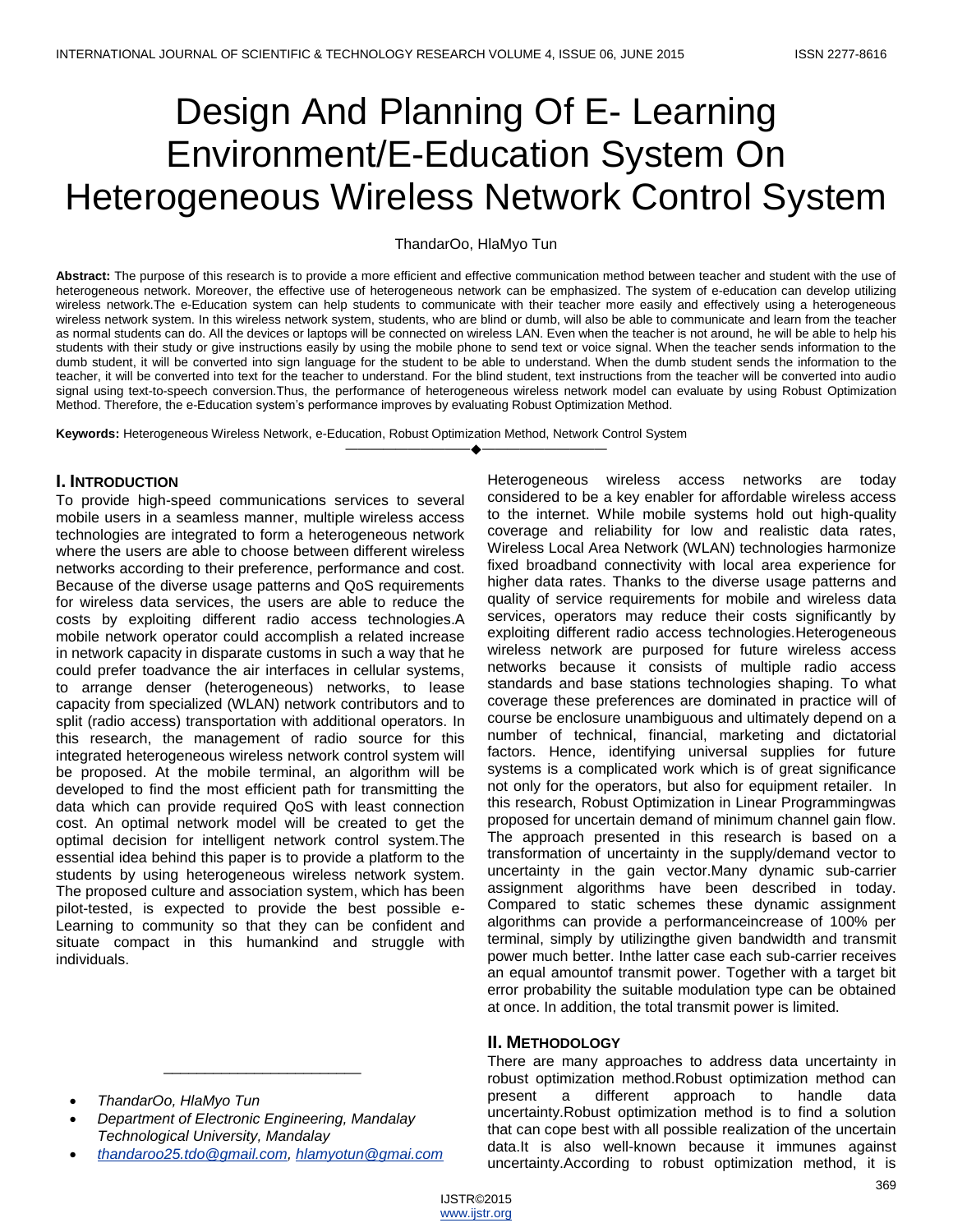called cost.In this thesis, cost is assumed as distance.It is used to be good algorithms more in the system.In robust optimization method, cost efficient and data in the constraints of an integer programming problem are subject to uncertainty. As both cost efficient and data in the constraints of an integer programming problem are subject to uncertainty, robust integer programming problem of moderately large size is proposed.Since only the cost coefficient is subject to uncertainty and the problem is 0-1 discrete optimization problem on n variable, the problem can be calculated by solving at most n+1 instance of the original problem. When only the cost coefficient is subject to uncertainty and the problem is minimum cost flow problem, the feasible solution is captured by solving a collection of minimum cost flow problem in a modified network. In this thesis, it is concerned that robust minimum cost flows can also be solved by explaining a collection of modified nominal minimum cost flows. Given a directed graph  $G = (N, A)$ , the minimum cost flow can be described as below:

$$
\text{min } z(x) \text{= } \sum_{(i,j) \in A} x_{ij} c_{ij} \\ b_i \text{= } \sum_{\{j \setminus (i,j) \in A\}} x_{ij} \cdot \sum_{\{j \setminus (j,i) \in A\}} x_{ji}
$$

for all i∈ N

### 0≤x<sub>ij</sub>≤u<sub>ij</sub>for all (i,j)∈A

It can be assumed that  $X$  is a feasible solution and the uncertain cost entry is inserted, the robust minimum cost flow problem is as follow.

$$
Z^* = \text{min } c'x + \text{max}_{\{S \mid S \subseteq A, |S| \le \Gamma\}(i,j) \in S} \, \Sigma \, d_{ij} x_{ij}
$$
  
Subject to  $x \in X$ 

In this equation, both minimization and maximizing includes. According to equation,

$$
Z^* = \min_{\theta \ge 0} Z(\theta)
$$
  
Where,  

$$
Z(\theta) = \Gamma \theta + \min_{\substack{c \in X \\ (i,j) \in A}} \sum_{\substack{p_{ij} \\ (i,j) \in A}} p_{ij}
$$
  
Subject to  

$$
p_{ij} \ge d_{ij} x_{ij} \cdot \theta
$$

$$
p_{ij} \ge 0
$$

For a fixed  $\theta \geq 0$ , the minimum cost flow problem can be calculated by eliminating the variables  $p_{\ldots}$ .

x∈X

$$
Z(\theta) {=} \Gamma \theta {+} \min c' x {+} \sum_{(i,j) \in A} \max \text{max}[\textbf{x}_{ij} {-} \frac{\theta}{d_{ij}}, 0]
$$

The nominal cost values  $c_{si}$  for new arcs are chosen higher than the costs of the longest used path in the basic demand minimum cost flow problem. Nominal cost,

 $c_{si}$  = Ibasic<sub>i</sub>+1

Extra cost or the uncertainty cost,

$$
d_{sj} = \text{Ifull}_{max} + 3 - c_{sj}
$$

Possible extra demand for new arc,

 $u_{si} = -z_i$ 

Where  $z_i$  = the difference from basic demand to full demand. Let  $G' = (N', A')$ , be the new directed graph. It can illustrate that explaining a linearminimum cost flow problem with data as above.



*Figure 1. Inserting new nodes and new arcs*

For every arc  $(i,j) \in A$ , two new nodes i' and j' replace the arc  $(i,j)$  with arcs  $(i, i'), (i', j'), (j', j)$  and  $(i', j)$  with the next costs and capacities as shown in Fig.1.

$$
\begin{aligned} c_{ii'}=&c_{ij}\\ u_{ii'}=&u_{ij}\\ c_{j'j}=&0\\ u_{j'j}=&\infty\\ u_{i'j}=&\frac{\theta}{d_{ij}}\\ c_{i'j'}=&d_{ij}\\ u_{i'j'}=&\infty \end{aligned}
$$

The optimal solution of the linear minimum cost flow problem can be calculated with data as above.The widespread linear programming problem with robust optimization using MATLAB is the simulation in feasible solution for constraint problems. As a consequence, the simulation does not crutch up very well common linear programming features such as minimum cost network flow with uncertain demand. However, the widespread linear programming simulation will not be able to be handled by shifting the cost vector to gain vector. The relatively new robust optimization minimum channel gain flow problem is the best simulation which can switch minimum channel gain flow problem for maximizing the minimum throughput in heterogeneous wireless network. Graph Theory is responsible for modeling given situation into a network of nodes and arcs.Nodes assume as locations such as plants, factories and market. The transportation links between locations are considered as arcs. The amount of commodities is taken into account as the flow amount on arc. Nodes and arcs are specified depending on the given situations.Network model can be represented in either directed graph or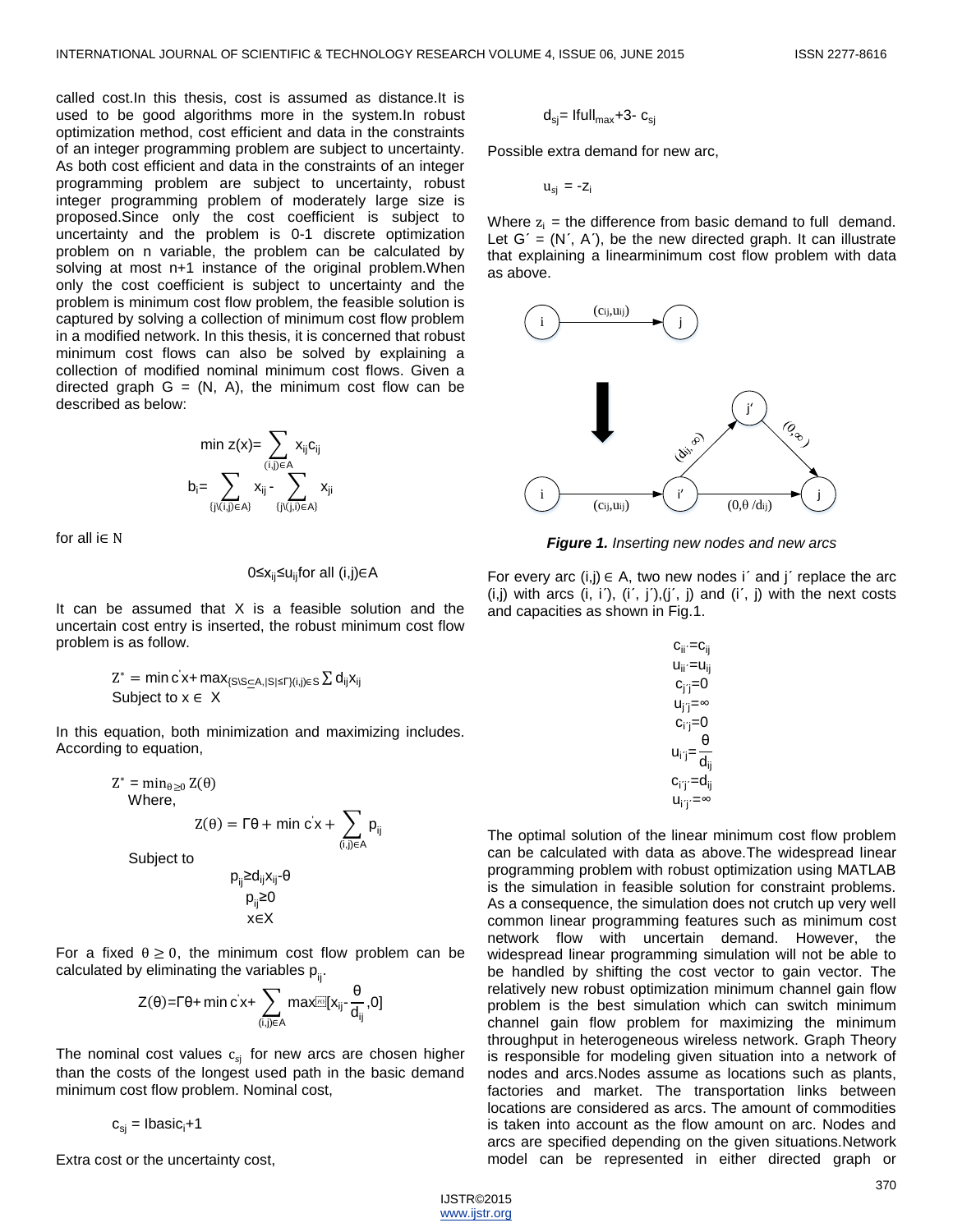undirected graph.Directed graph means that there is an ordered pair between nodes, in which the direction of arc (i,j) is not the same the direction of arc (j,i).Otherwise, undirected graph means that there is no ordered pair between arc (i,j) and arc (j,i),where the directions of these arcs are equal. In this paper, when the teacher communicates with his students without any difficulty,shortest path problem with minimum cost can apply. Shortest path problem can be purposed for sending data to the optimal desired destination in these heterogeneousnetwork without any difficulty. Dijkstra's method can be used to solve shortest path problem for e-Learning system.It is easy to adapt it to solve shortest path problems in directed graphs where all the weights are positive. Dijkstra's formula:

#### **newd[v]=min{d[ v**],**d[u]+w(u,v)}**

d[v]=final path of length (or) new distance

d[u]=initial path of length (or) original distance

w[u,v]=weight of the path (or) distance

**pred [v] = u (originally,pred[v]=w)**

**Color [v]= black (final vertices) & white (initial node)**

#### **III. IMPLEMENTATION**

In this paper, the minimum gain flow problem is used to simulate the uncertain network flow with robustoptimization. The project consists of three main parts, minimum cost network flow simulation, minimum channel gain simulation (transform from cost vector to gain vector), and the signal to noise ratio for maximizing the minimum throughput simulation. The minimum channel gain simulation which is used to compute the minimum channel in heterogeneous wireless network control system. The signal to noise ratio for maximizing the minimum throughput simulation consists of signal to noise ratio and transmitted power. The user can cooperate both with the minimum channel gain flow simulation, and the signal to noise ratio for maximizing the minimum throughput simulation with MATLAB environments. And then allocate 50 nodes randomly by applying Graph Theory.Then, design matrix related with these 50 nodes by graph theory. Network model can be developed these facts.Linear programming can be solved mathematical problem in network. The flowchart of the overview of system is shown in Fig.4.The simulation is realized in MATLAB language by using R2008b.In order to find minimum channel gain flow in uncertain network, simplex algorithm is premeditated in literature. Based on the research of robust optimization on network flow, robust optimization minimum channel gain flow method is specified and mathematical model are created with the wireless minimum channel gain network flow problem. The problem formulation is talented from the equal power distribution and dynamic subcarrier project with heterogeneous wireless network flow. In order to find the shortest path problem and distance (cost) in heterogeneous wireless network, Dijkstra's method is specified. Then the location of nodes can be expressed on graphic window of the MATLAB. According to the sparse function, the location of each node will be displayed on the monitor.



*Figure 2.Block diagram of e-Education System*







*Figure 4.System flowchart*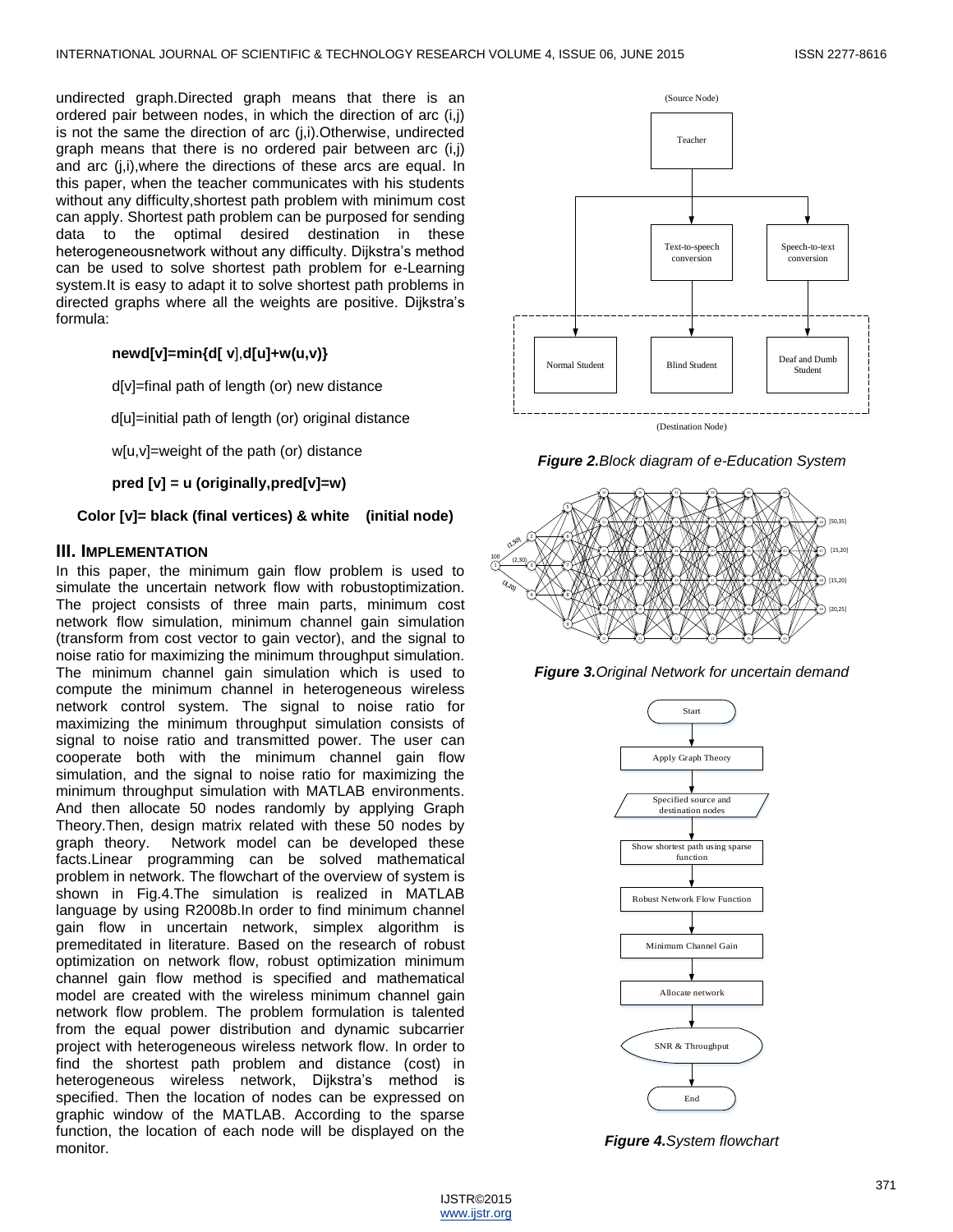In this strategy, system is concerned with the features of dynamic subcarrier assignment in combination with equal power distribution per subcarrier.Each subcarrier n is assigned to at most one terminal j at time t, denoted by  $\mathbf{b_{j,n}}^{(t)}$ set to one.If  $b_{j,n}^{(t)}$ is set to zero, n is not assigned to j at t.Equal transmit power occupies each sub-carrier.The adaptive modulation system is practical on top of the dynamic subcarrier project and eternal power distribution. For the selected goal, this results in an integer programming problem: The instant SNR of subcarrier n for terminal j at time t can be written as

> SNR= **POWER×ATTENUATION NOISE POWER** max∈ Subject to  $\sum_{i} b_{i,n}^{(t)} \leq 1$  for all n  $\sum_{n} \left| \frac{p_n^{(t)} v_{j,n}^{(t)}}{\sigma^2} \right|$  $\frac{d_{j,n}^{(v)}}{d^2}$ ).b<sub>j,n</sub><sup>(t)</sup>for all j

Where $\sum_{n}$  I  $\left(\frac{p_{n}^{(t)}v_{j,n}^{(t)^{2}}}{\sigma^{2}}\right)$  $\frac{d_{\text{Ln}}}{d^2}$  describes the number of bits per downlink phase that can be broadcasted on sub-carrier n for terminal j at time t with transmit power of  $p_n^{(t)}$  (thus, this function molds the adaptive modulation structure, depending also on the target SEP).

> $\sigma^2$  =noise power  $v_{j,n}$ <sup>(t)<sup>2</sup></sup> =attenuation

The MATLAB function of maximizing the minimumthroughput for power distribution and dynamic subcarrierassignment has two main parts. The SNR and minimum\_throughput are calculated by linear integer programming equations. Finally, the maximum function for minimum throughput can be evaluated by numericalcalculationmethod. The channel allocation results forchannel gain can be got by linprog function.

# **IV. SIMULATION RESULTS**

In this research, three simulations with different settings consist of in orderto test certain features of the simulation. The first simulation was the maximizing the minimum throughput and signal to noise ratio with transmitter imitation. The minimum throughput essentially depends on the channel and allocation. However, if the number of channel is three, the proposed network flow will be displayed. On the second simulation, allocation for the mcnf.m function can be described. Finally, in the third simulation, to check how the incensement of the allocation could affect the maximizing the minimum throughput and signal to noise ratio with transmitter simulation, thus it is used an object in this simulation but it is increased the allocation. The optimal solution of the linear programming equation have been got from linprog.mfunction.The signal to noise ratios for the fifty channel network model are calculated from the max min thrput.m function with respect to the channel allocations and power control flow of the network model. According to the simulation results, the value of maximizing the minimum throughput for 50 Allocations is 6.21dB.The value of maximizing the SNR is 498.1373.The SNR values curve is shown in Fig.5. From Fig.5, the signal to noise ratio depends only on the transmitted power. If the transmitted power is increased to a certain level of power, the signal to noise ratio will be increased with the appropriated function. According to the results for the 50 allocations for reference model of network flow, the value of maximizing\_the\_minimum\_ throughput is matched with the wireless heterogeneous model.



*Figure 5.Simulation Result of SNR with respect to Transmitted Power*

According to the robust approach, uncertainty in cost vector with minimum cost flow problem is solved in a modified network. New nodes and new arcs are inserted to original network as shown in Fig .6. In this figure, the single source and single sink network can be obtained by inserting new nodes and new arcs.



*Figure 6. Result ofextended network model with inserting new nodes and new arcs*

After inserting new nodes and arcs, a set of the flow amount  $x_{ii}$  is reformulated. The resulting values of  $x_{ii}$  on each arc can be compared to the values of extra cost on new arcs. If the flow amount  $x_{ij}$  is greater than the extra cost,  $x_{ij}$  will not route on new arcs as can be seen in Fig.7.